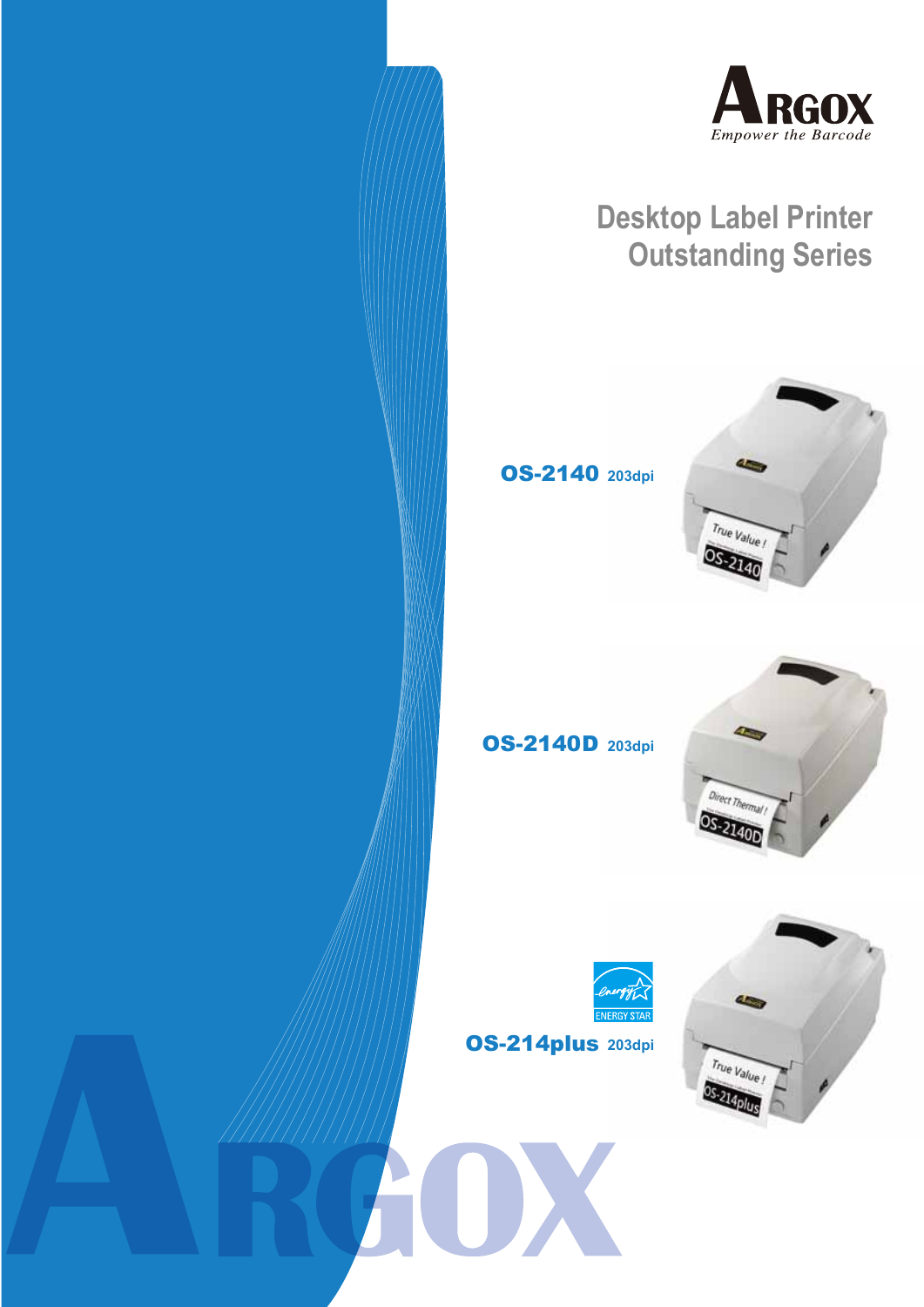# **Desktop Label Printer Outstanding Series**

## **Features**

- 300dpi high and 203dpi low resolution models available
- Centronics Parallel, RS-232, and USB interfaces available
- Durable and easy maintenance : only 10 screws disassemble entire unit
- Snap-in thermal print head loads in 2 seconds
- Easy media loading & ribbon installation
- Detachable top cover for kiosk and other special applications
- PPLA, PPLB, PPLZ emulations available
- Support 1D/GS1 Data bar, 2D/Composite codes and QR barcodes
- Full range of options :Cutter, stacker, memory card, font card, RTC and standalone keyboard (Argokee)

# (UU)

# **Applications**

Postal & mailing Patient Tracking Laboratory specimen labeling Shipping & receiving Inventory labeling Retail tag Document labeling Stationary labeling Parts making Electronics parts labeling

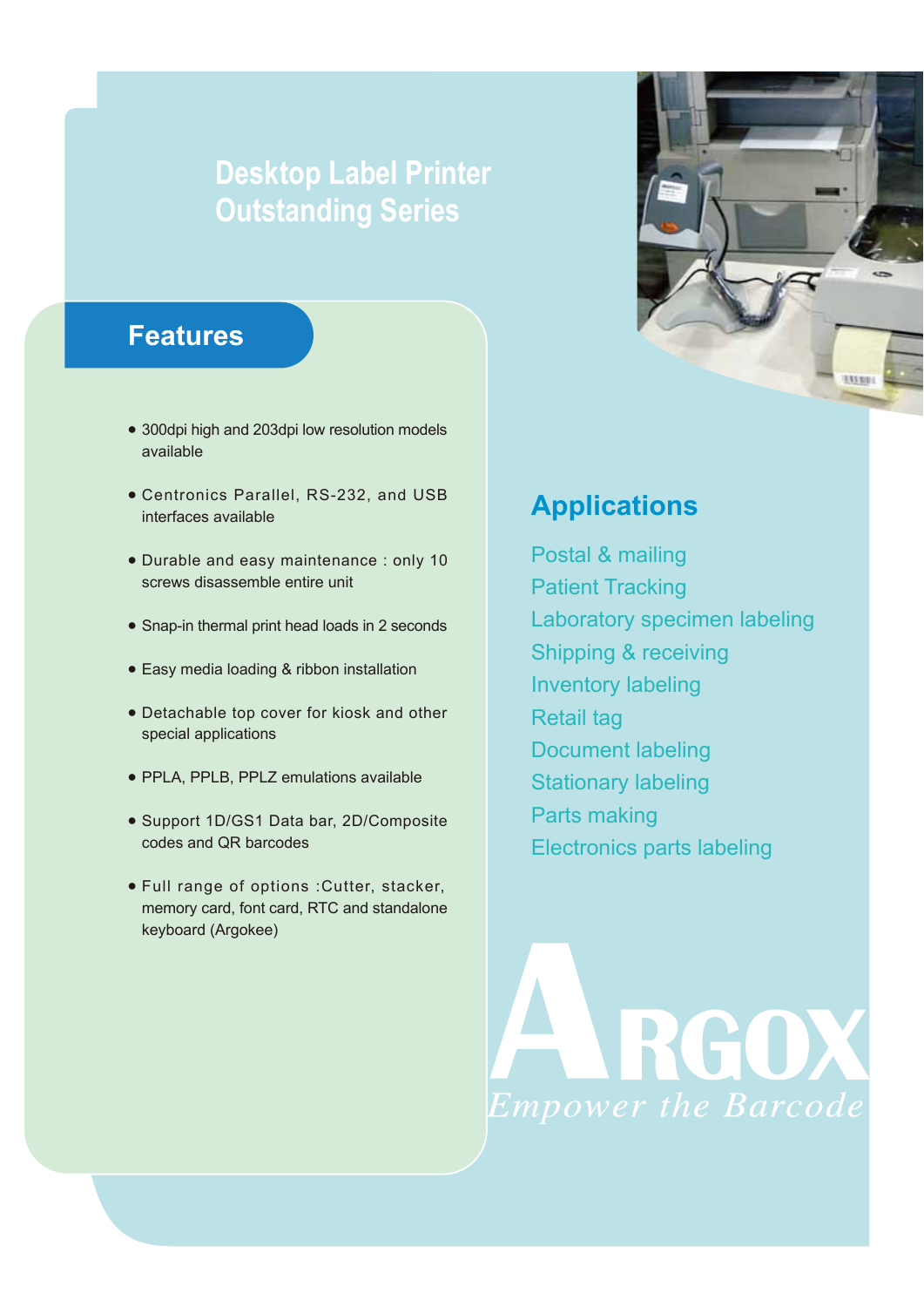

# **Product Values**









> Standalone mode with Argokee > Standalone mode with scanner

### OS-2140

The OS-2140 thermal transfer printer provides advanced functions and performance in a durable, space-saving design. A rapid print speed of 4 inches per second ensures increased efficiency and the large 4M Flash and 8M DRAM onboard memory handles a broad range of applications. The USB interface ensures compatibility with a variety of computers and other devices. Other improvements include much quieter printing compared with other printers in this class. The printer's durable, high-impact ABS housing and all-metal print mechanism assure years of dependable performance. The printer supports 1D/GS1 Data Bar, 2D/Composite codes and QR barcodes. Style, ease-of-use, space-savings, price, and printing performance are what define the new OS-2140 thermal transfer printer.

### OS-2140D

The OS-2140D direct thermal barcode printer offers excellent value for meeting your low- to medium-volume printing requirements. Fast and reliable with a printing speed of 4 inches per second, this printer features a 32-bit CPU, 4M Flash memory and 8M DRAM. It also offers extended printing length of up to 100-inches to facilitate a wide range of media. Space-saving and user-friendly the OS-2140D is simple to set up and operate, and creating labels is easy. A see-through window lets users monitor when to change media. A USB interface offers more flexible connectivity. The printer supports 1D/GS1 Data Bar, 2D/Composite codes and QR barcodes. The OS-2140D provides true value for a compact and dependable high-performance direct thermal printer.

### OS-214plus

The OS-214plus is the newest generation of Argox's most successful medium volume printer model. Its attractive and stylish design is just one of several new features and advanced functions. The significantly larger onboard memory increases print capability for producing a wider range of label applications. A full-speed USB interface adds flexibility for use with any of today's notebook and other computers. Its space-saving design offers the same small footprint and light weight as previous models for easy and convenient placement. The new OS-214plus maintains Argox's leading position as the industry standard for style, price, and performance. \*Maximum Default Delay Time to Sleep (minutes): 5







> External media stacker for 8" OD paper roll